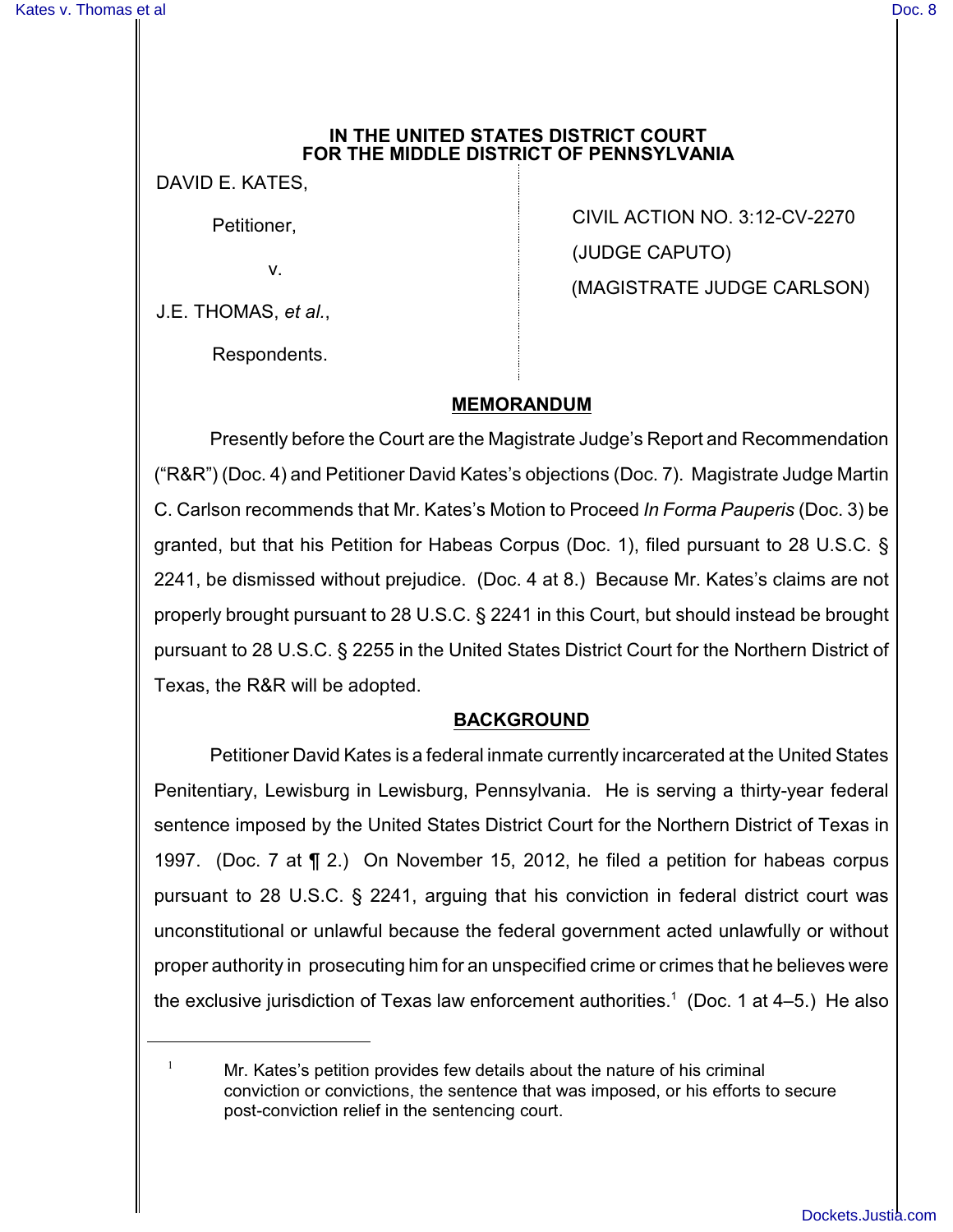filed a motion to proceed *in forma pauperis* (Doc. 3) the same day.

In a R&R dated November 16, 2012, Magistrate Judge Carlson recommended granting Mr. Kates's motion to proceed *in forma pauperis* and dismissing his § 2241 habeas corpus petition on the grounds that he is required to pursue his desired relief through a § 2255 habeas corpus petition filed in the United States District Court for the Northern District of Texas, which sentenced him. (Doc. 4 at 8.) Mr. Kates timely filed objections to the R&R on November 27, 2012. (Doc. 7.) He maintains that he is not challenging his conviction or sentence, but rather the district court's lack of proper jurisdiction or authority to convict or sentence him. (*Id.* at ¶¶ 7, 9.) He also notes that he has unsuccessfully challenged his conviction and sentence through direct appeal and a § 2255 petition and contends that a § 2241 petition is proper under these circumstances because the § 2255 petition has been ineffective and inadequate. (*Id.* at ¶¶ 8, 13.) Thus, the R&R is ripe for disposition.

#### **DISCUSSION**

## **I. Legal Standard for Reviewing a Report and Recommendation**

Where objections to the Magistrate Judge's report are filed, the court must conduct a *de novo* review of the contested portions of the report, *Sample v. Diecks*, 885 F.2d 1099, 1106 n.3 (3d Cir. 1989) (citing 28 U.S.C. § 636(b)(1)(c)), provided the objections are both timely and specific, *Goney v. Clark*, 749 F.2d 5, 6–7 (3d Cir. 1984). In making its *de novo* review, the court may accept, reject, or modify, in whole or in part, the factual findings or legal conclusions of the magistrate judge. *See* 28 U.S.C. § 636(b)(1); *Owens v. Beard*, 829 F. Supp. 736, 738 (M.D. Pa. 1993). Although the review is *de novo*, the statute permits the court to rely on the recommendations of the magistrate judge to the extent it deems proper. *See United States v. Raddatz*, 447 U.S. 667, 675–76 (1980); *Goney*, 749 F.2d at 7; *Ball v. United States Parole Comm'n*, 849 F. Supp. 328, 330 (M.D. Pa. 1994). Uncontested portions of the report may be reviewed at a standard determined by the district court. *See Thomas v. Arn*, 474 U.S. 140, 154 (1985); *Goney*, 749 F.2d at 7. At the very least, the court should review uncontested portions for clear error or manifest injustice. *See, e.g., Cruz v. Chater*, 990 F. Supp. 375, 376–77 (M.D. Pa. 1998). As such, the Court reviews the portions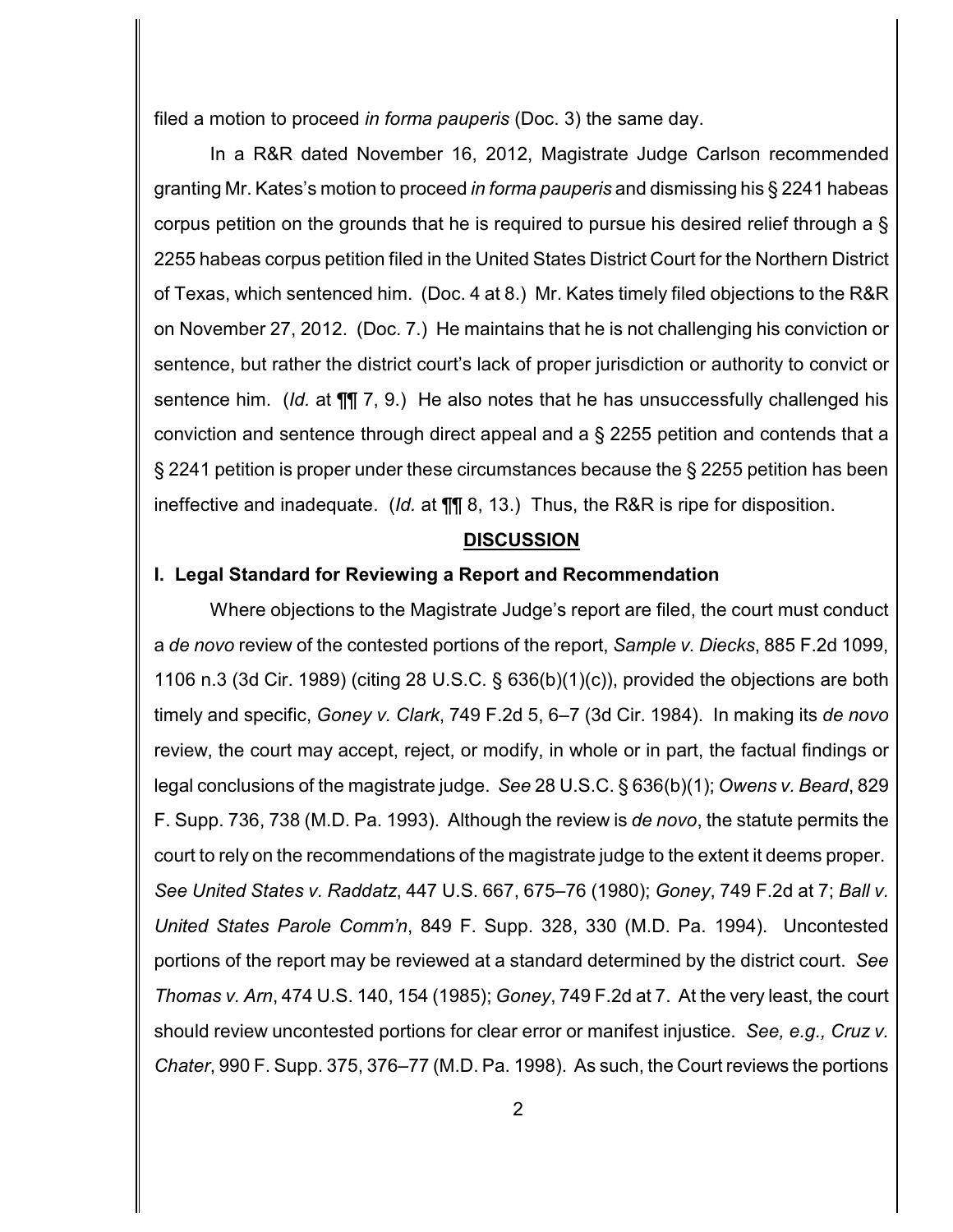of the R&R to which the petitioner objects *de novo*. The remainder of the R&R is reviewed for clear error.

### **II. Analysis**

A habeas corpus petition is the proper mechanism for a federal prisoner to challenge the "fact or duration" of his confinement. *Preiser v. Rodriguez,* 411 U.S. 475, 498–99 (1973). A petition under 28 U.S.C. § 2241 attacks the execution of a sentence rather than its validity and must be filed in the district where the prisoner is confined, whereas a petition under 28 U.S.C. § 2255 attacks the legality of detention and must be filed in the district that imposed the sentence. *See In re Nwanze,* 242 F.3d 521, 523 (3d Cir. 2001). When a defendant is challenging his conviction and sentence, and not the execution thereof, such challenges must be brought pursuant to § 2255 unless this "remedy by motion is inadequate or ineffective to test the legality of his detention." 28 U.S.C. § 2255(e); *In re Dorsainvil,* 119 F.3d 245, 249–51 (3d Cir. 1997).

"A § 2255 motion is inadequate or ineffective only where the petitioner demonstrates that some limitation of scope or procedure would prevent a § 2255 proceeding from affording him a full hearing and adjudication of his wrongful detention claim." *Cradle v. United States ex rel. Miner,* 290 F.3d 536, 538 (3d Cir. 2002). This "safety valve" was intended to be extremely narrow and applied only in rare circumstances, and not intended to allow prisoners to evade procedural requirements. *Id.* at 539; *Dorsainvil,* 119 F.3d at 248–49. "Section 2255 is not inadequate or ineffective merely because the sentencing court does not grant relief, the one-year statute of limitations has expired, or the petitioner is unable to meet the stringent gatekeeping requirements of the amended § 2255." *Cradle*, 290 F.3d*.* at 539. Rather, <sup>2</sup> the "safety valve" under § 2255 has been held to apply only in unusual situations, such as those in which a prisoner has had no prior opportunity to challenge his conviction for

 $\frac{2}{3}$  Section 2255's "gatekeeping" provision, section 2255(h), prohibits a second or successive 2255 motion unless certain requirements are met.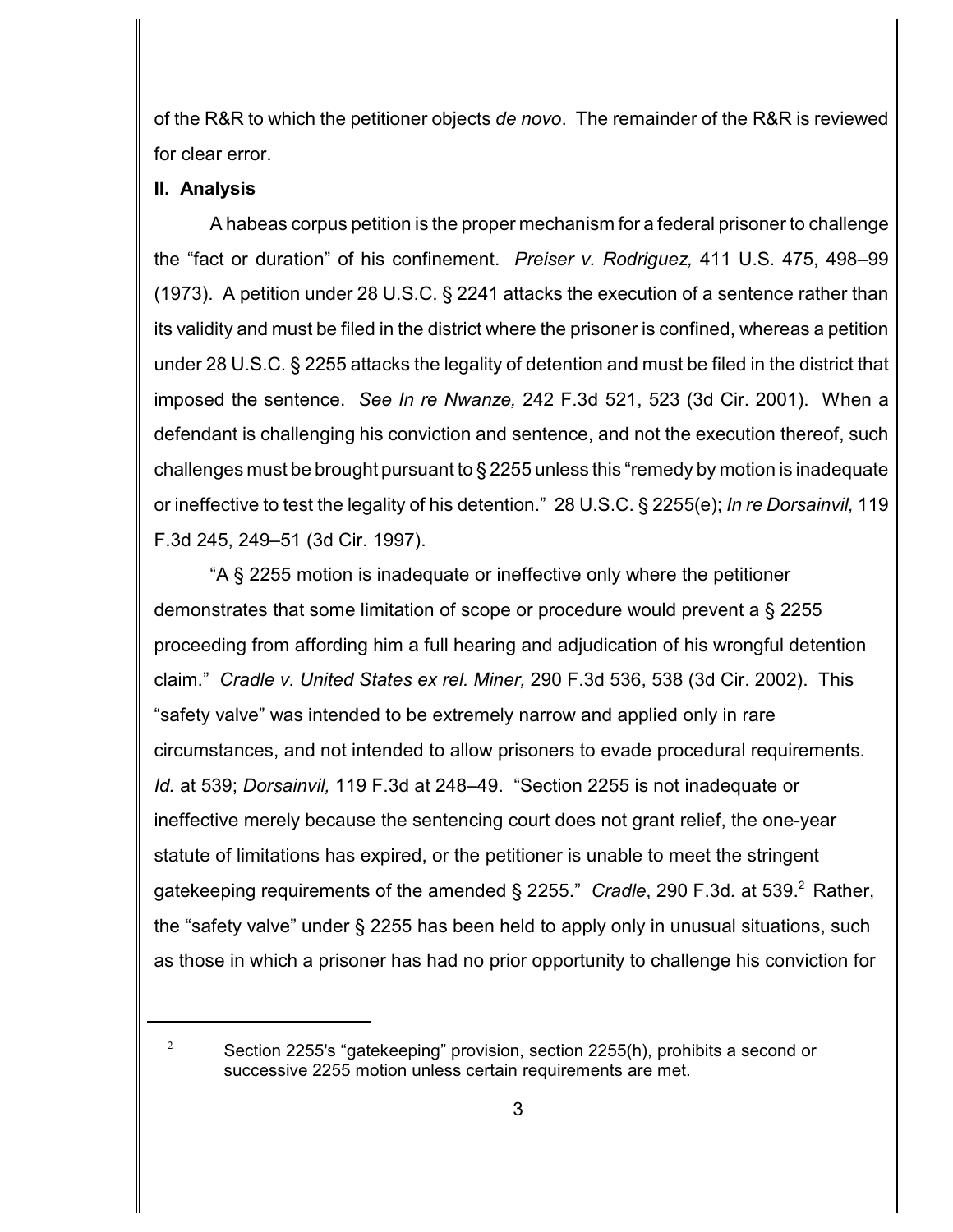conduct later deemed to be non-criminal by an intervening change in law. *Okereke v. United States,* 307 F.3d 117, 120 (3d Cir. 2002) (citing *In re Dorsainvil,* 119 F.3d at 251). If a prisoner improperly challenges his federal conviction or sentence under § 2241, the petition must be dismissed for lack of jurisdiction. *Application of Galante,* 437 F.2d 1164, 1165 (3d Cir. 1971); *Hill v. Williamson,* 223 F. App'x 179, 180 (3d Cir. 2007) (nonprecedential).

As an initial matter, this Court must resolve whether Mr. Kates presents a claim challenging "the execution of his sentence." If he does not, this Court does not have habeas jurisdiction over his claim. *See Woodall v. Fed. Bureau of Prisons,* 432 F.3d 235, 242–43 (3d Cir. 2005). Applying the above applicable legal principles, and an examination of the relief sought by Mr. Kates, the Court holds that his characterization of his claim as a challenge to the execution of his sentence, rather than a challenge to the legality of his conviction and sentence, is untenable.

Although Mr. Kates has styled his petition as challenging the execution of his sentence under § 2241 (Doc. 1; Doc. 7 at  $\P\P$  7, 9, 12), it is clear that he is actually contesting the underlying validity of his conviction and sentence. Mr. Kates notes that he his challenging the fact that he is confined (Doc. 7 at ¶ 9) and repeatedly claims that the sentence imposed upon him is unlawful because the United States District Court for the Northern District of Texas was without jurisdiction to do so (Doc. 1 at 4, 8; Doc. 7 at ¶¶ 5, 7, 12). He requests for this Court to "render [his] conviction void, illegal, and unconstitutional" and immediately release him from federal prison. (Doc. 1 at 8.)

As Mr. Kates is challenging his conviction and sentence, and not the execution thereof, his habeas corpus petition must be brought pursuant to § 2255 unless this "remedy by motion is inadequate or ineffective to test the legality of his detention." 28 U.S.C. § 2255(e); *In re Dorsainvil,* 119 F.3d 245, 249–51 (3d Cir. 1997). He claims that a § 2441 petition is appropriate here because he has been unable to obtain relief through § 2255, thereby rendering § 2255 ineffective and inadequate. (Doc. 7 at ¶¶ 8, 13.) He asserts that the sentencing court has "illegally and erroneously" construed his